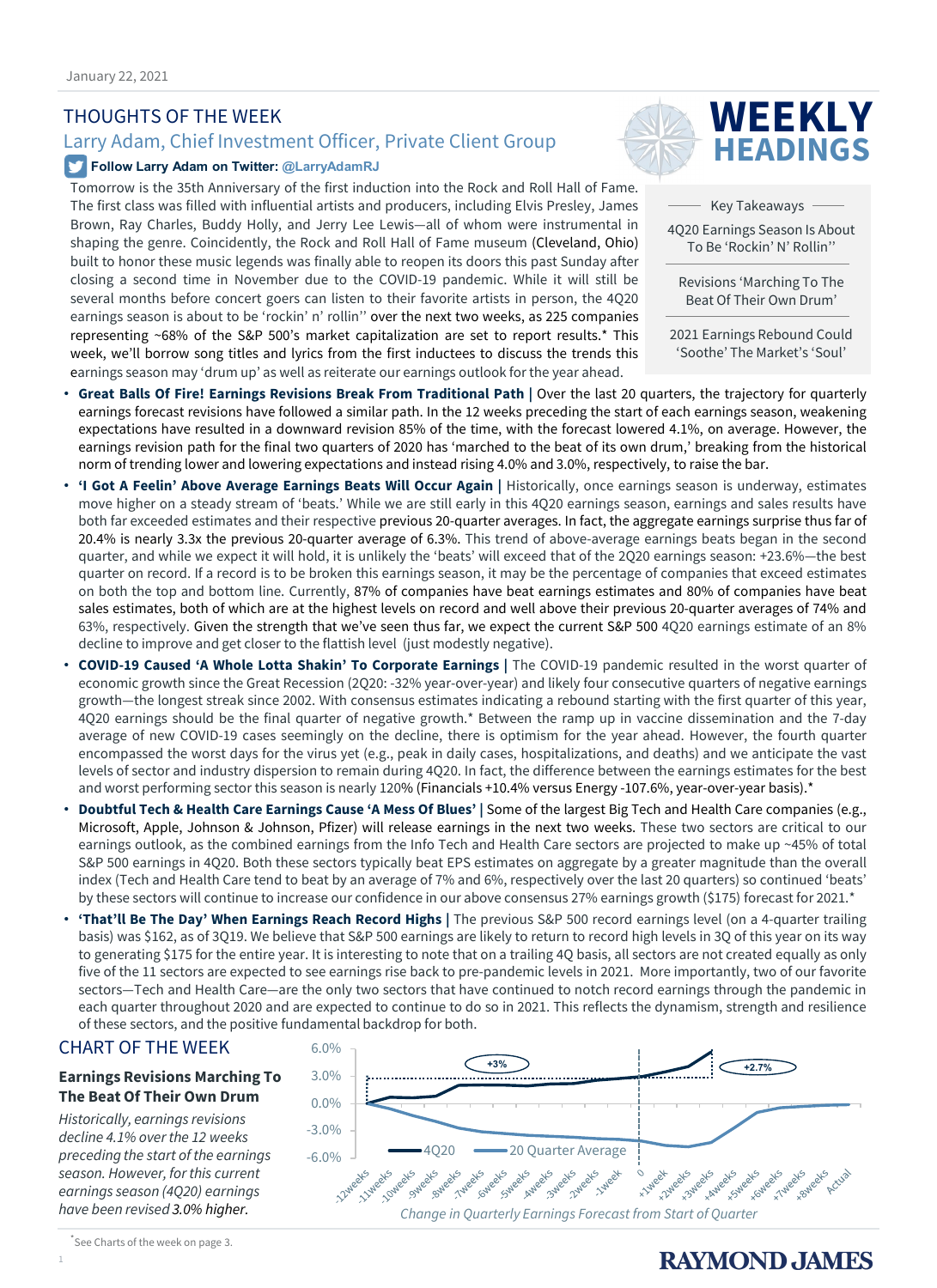#### ECONOMY

- Single-family building permits and housing starts were stronger than expected in December, reflecting ongoing strength in housing demand.\* Homebuilder sentiment declined in January (still relatively strong by historical standards), reflecting supply constraints.
- Jobless claims fell to 900,000 in the last week, still elevated (claims totaled 220,000 for the same week a year ago) however, the jump in the first two weeks of 2021 may reflect refilings after pandemic benefits lapsed (temporarily) at the end of 2020.
- **Focus of the Week**: Real GDP is expected to have risen at about a 6% annual rate in the advance estimate of 4Q20 GDP, which would leave us 2% lower than in 4Q19. The Conference Board's Consumer Confidence Index is expected be little changed in January, despite the COVID surge and some disappointing economic data (i.e., employment data).

#### January 25 – January 29



- Over the past couple of days, we have seen some rotation back into the more technology-oriented areas. The Nasdaq Composite was able to break to new highs, whereas the Russell 2000 moved slightly lower (-0.6% for the week as of Wednesday). This is also seen in growth stocks regaining some ground, while value cools off. Two days do not make a trend, but it would not surprise us to see some consolidation in the 'recovery' areas. The small-cap index is up 33% since the early November vaccine news, and S&P 500 sectors such as Energy and Financials are up 51% and 24%, respectively since then.
- **Focus of the Week:** Q4 earnings season is off to a solid start fundamentally. 87% of S&P 500 companies are beating their earnings estimates by an aggregate surprise of 20.4% so far, in line with the historically strong Q2 and Q3 results. Less than a week into the reporting period, S&P 500 earnings estimates for the full quarter have already been revised 2.7% higher. It is far too early to determine if this will be the pattern for the full quarter, but the extreme run-up in the more cyclical areas over recent months has likely set the bar a little high.

#### FIXED INCOME

- The FOMC meets next week and the expectation is that the Fed leaves a zero interest rate policy in place. The economy is still showing signs of needing a boost (i.e., jobless claims totaled 900,000.) Therefore, we believe at the very least, the Fed is likely to keep the current policy framework in place, with limited risk of tapering, in 2021.
- **Focus of the Week:** The focus for the week is on the 10-year note, which broke through the 1.00% yield barrier and has traded between 1.08%-1.15% since January 8. We believe we will test the bottom of this range (1.08%/prices up) in the upcoming week based on notes or comments from the Tuesday-Wednesday FOMC meeting.

#### COVID-19 & POLITICS

- In the US, more than 25 million identified cases and more than 420,000 identified deaths attributable to the coronavirus have been counted. Although cases, fatalities, and hospitalizations remain very elevated, they have all ticked slightly downward this week. The 7-day average daily case count stands at ~200,000, a ~20% reduction compared to last week's 240,877.\* The 7-day average daily fatality count stands at 3,043, an 8.8% tick downward compared to last week's 3,335. Additionally, the 7-day average daily hospitalized patient count stands at 125,297, a slight 4.2% decrease compared to last week's 130,829. Our seven-day average positivity rate over the past week was 9.8%, an improvement compared to last week's 12.3%, but still well above the goal of a maximum of 5%, and ideally lower, tests returning positive to signal adequate supply. Despite ongoing improvements, January has already been the second-deadliest month of the pandemic in the US so far, with almost 60,000 dying in January 2021 alone (second only to December's 76,867). Modest improvements suggest that holiday-related surges may be tempering, and vaccines are gradually making their way through vulnerable populations and frontline workers.
- It has been approximately one month since the first COVID vaccinations were authorized (Pfizer/BioNTech, then Moderna). Generally speaking, implementation of vaccines has been slower than many would like and highly criticized, but it is important to remember that slow vaccine rollouts are a worldwide phenomenon (not just a US issue) and largely a supply issue at this point (although logistics and communications in the US could be improved as well). Over 17 million doses have been administered to date in the US and the current daily rate is just under one million. In our view, recent declines in cases and hospitalizations are in part due to vaccinations, particularly in high-risk populations like nursing homes. On a per capita basis, the only countries that have administered more doses than the US are Israel, the UAE, Bahrain, and the UK. As has been widely reported, several new variants of the SARS-CoV-2 virus have emerged (commonly referred to as the UK and South Africa variants). Early data suggests current vaccines should still be effective against the new variants and others that may emerge in the future, but overall effectiveness could be reduced in some individuals.
- **Focus of the week:** President Biden's overall inaugural message of unity will be met with the legislative reality of a slim Democratic majority in a deeply divided Congress once rhetoric moves into the policy action phase. In the near term, we anticipate the market will focus on agenda items that are seen as positive for the economy and market - including Biden's COVID response, 'act big' approach to stimulus, as much as \$4 trillion in infrastructure spending, and immigration reform (viewed by economists as GDP positive). In the medium term, optimism may turn to reality as fights to achieve much of the agenda will likely take longer than expected (as almost everything in Washington does). Long term the market impact will be driven by the success of these legislative battles, the COVID recovery, and any action by the Biden Administration to implement tax increases to pay for these priorities. The immediate priority for the new administration will be pandemic response – measures we largely see as market positives. In the longer term, tax increases may weigh on market sentiment, as incoming Treasury Secretary Janet Yellen pointed to revenue raising discussions as part of the administration's longer-term considerations to pay for the larger ticket items of Biden's domestic agenda.

2

### **RAYMOND, JAMES**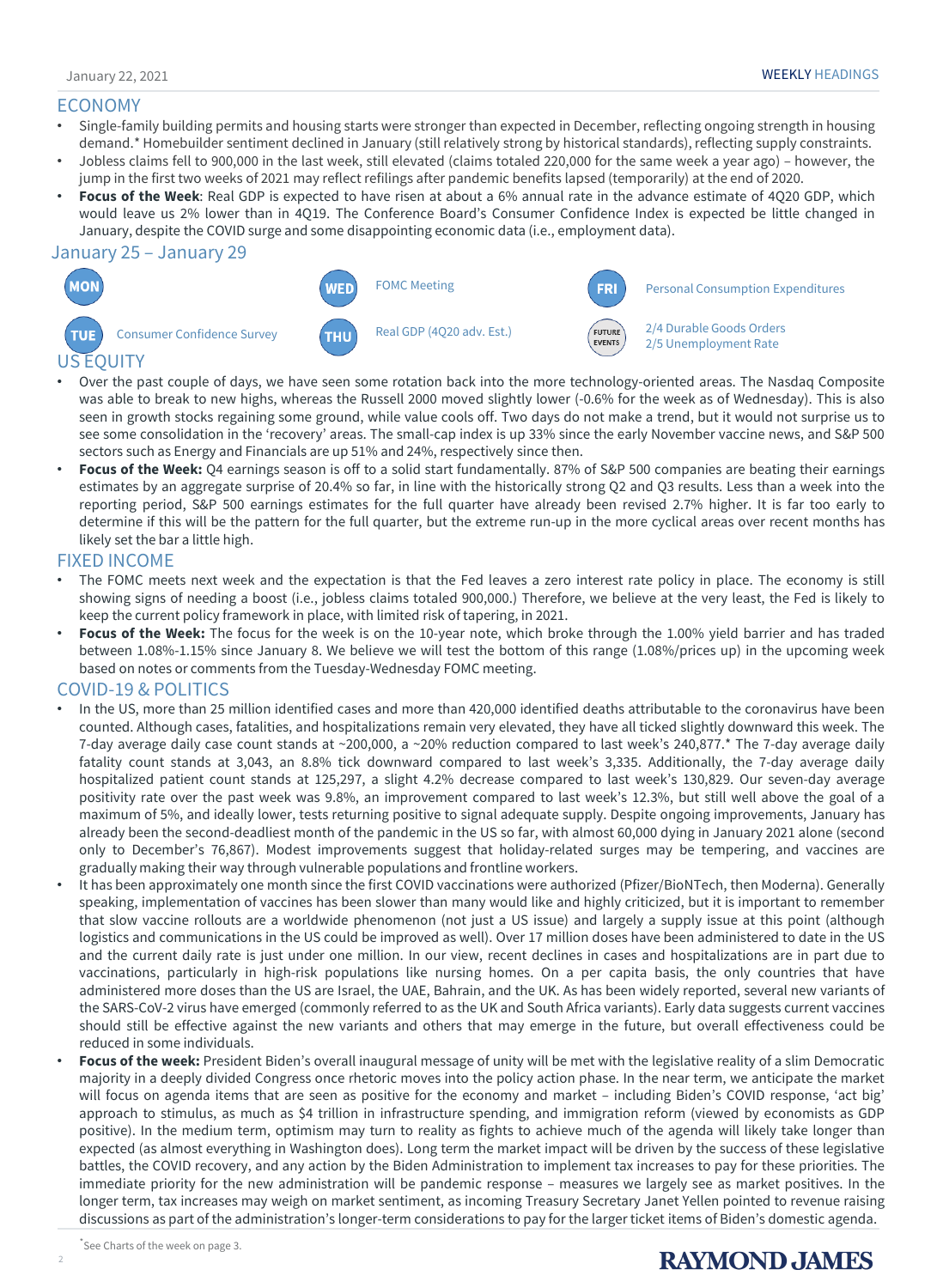#### Charts of the Week

#### Best Month of Housing Starts Since 2006 4Q20 Earnings Season to Ramp Up Next Week



■ Housing Starts (Thousands) SAAR

#### Earnings Estimates May Be Underestimated



Significant Dispersion Amongst Sector EPS Growth





Likely Fourth Straight Quarter of Negative EPS Growth



 $\blacksquare$  S&P 500 YoY EPS Growth  $\blacklozenge$  %YoY EPS Growth as of 9/30

#### 7-Day Case Average Starting to Decline



### **RAYMOND JAMES**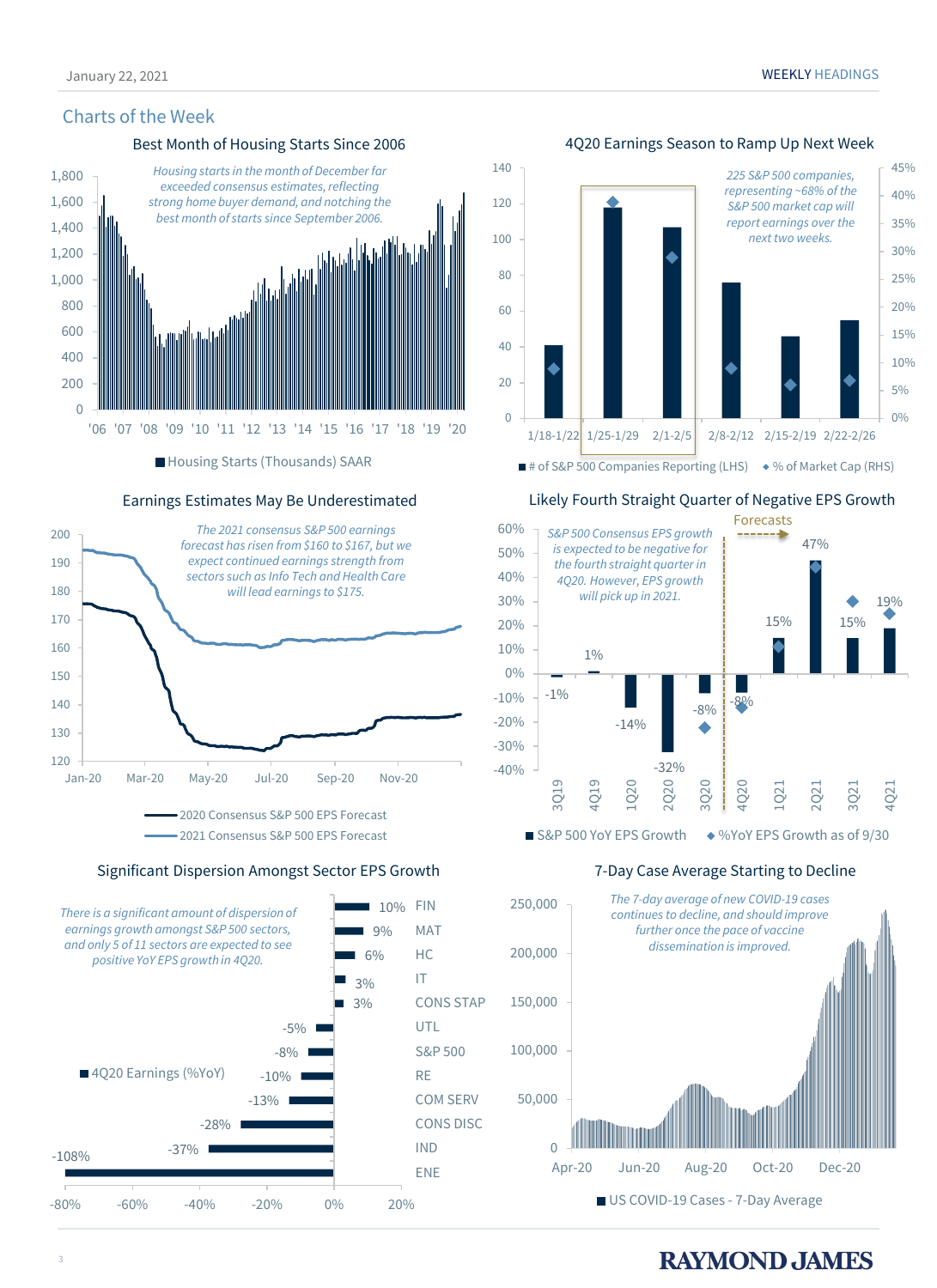### Asset Class Performance | Distribution by Asset Class and Style (as of January 21)<sup>\*\*</sup>





\*\*Weekly performance calculated from Thursday close to Thursday close.

4

\*\*\*Assumes all asset classes are priced in US dollars unless otherwise noted. Ranked in order of performances (best to worst).

### **RAYMOND JAMES**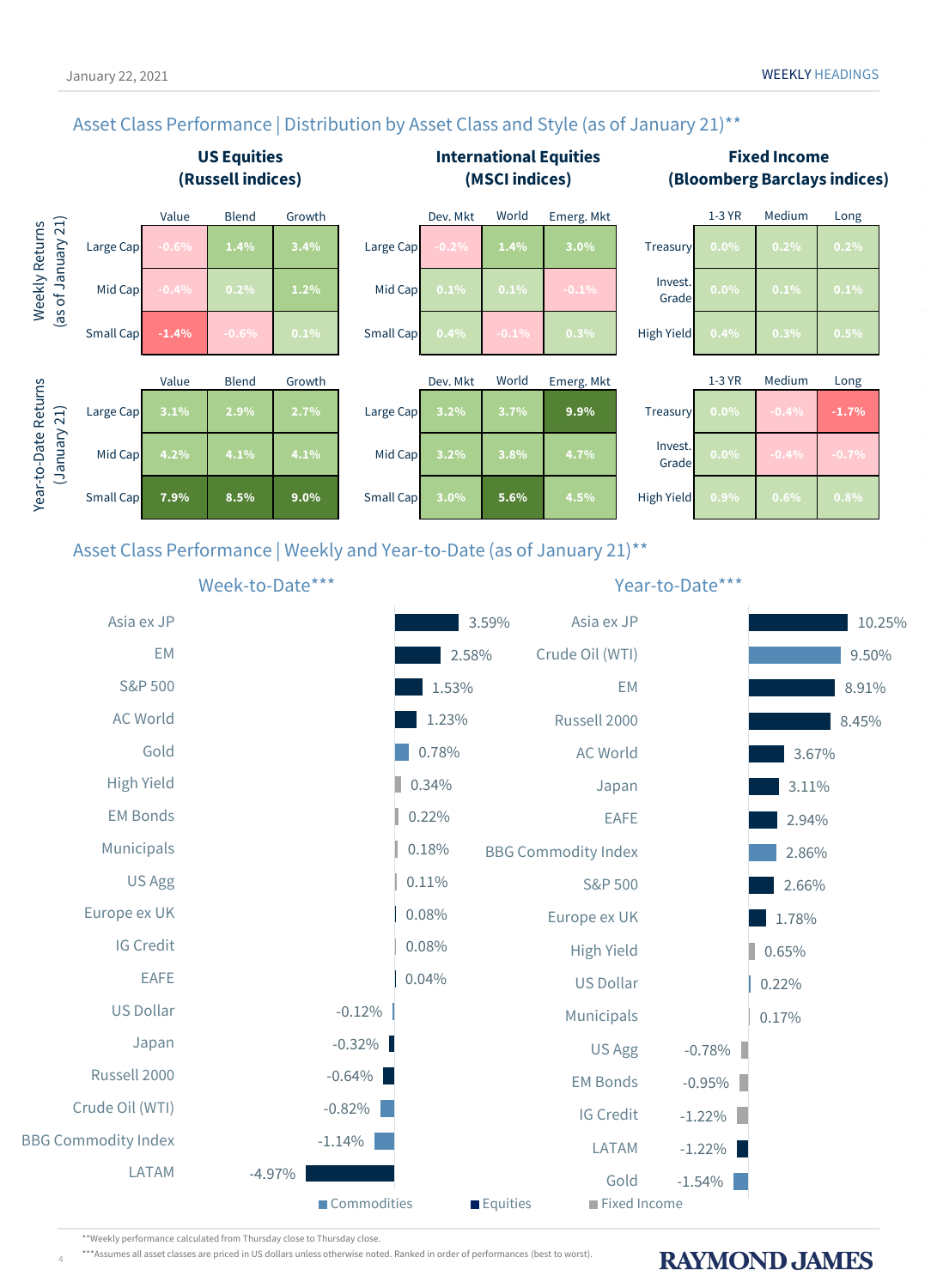# Weekly Data\*\*

Data as of January 21

#### **U.S Equities**

| Index                  | Price   | Weekly | <b>MTD</b> | <b>YTD</b> | 1 Year | 3 Year | 5 Year | 10 Year |
|------------------------|---------|--------|------------|------------|--------|--------|--------|---------|
| S&P 500                | 3853.1  | 1.5    | 2.7        | 2.7        | 18.2   | 13.2   | 17.9   | 13.9    |
| DJ Industrial Average  | 31176.0 | 0.6    | 1.9        | 1.9        | 6.8    | 6.1    | 14.4   | 10.1    |
| NASDAQ Composite Index | 13530.9 | 3.2    | 5.0        | 5.0        | 44.4   | 22.6   | 24.8   | 17.5    |
| Russell 1000           | 4193.4  | 1.4    | 2.9        | 2.9        | 21.0   | 14.8   | 15.6   | 14.0    |
| Russell 2000           | 5322.0  | (0.6)  | 8.5        | 8.5        | 20.0   | 10.2   | 13.3   | 11.2    |
| Russell Midcap         | 7331.5  | 0.2    | 4.1        | 4.1        | 17.1   | 11.6   | 13.4   | 12.4    |

#### **Equity Sectors**

| Sector                        | Price  | Weekly | <b>MTD</b> | YTD   | 1 Year | 3 Year | 5 Year | 10 Year |
|-------------------------------|--------|--------|------------|-------|--------|--------|--------|---------|
| <b>Materials</b>              | 470.4  | (2.2)  | 3.2        | 3.2   | 26.6   | 8.1    | 17.0   | 9.6     |
| Industrials                   | 752.1  | (1.1)  | 0.4        | 0.4   | 8.8    | 5.9    | 14.6   | 11.6    |
| <b>Comm Services</b>          | 225.9  | 6.0    | 2.0        | 2.0   | 19.6   | 14.2   | 12.3   | 10.6    |
| <b>Utilities</b>              | 319.2  | 0.6    | 0.0        | 0.0   | (3.5)  | 11.6   | 11.6   | 11.1    |
| <b>Consumer Discretionary</b> | 1372.5 | 2.7    | 5.4        | 5.4   | 38.0   | 19.1   | 20.7   | 18.2    |
| <b>Consumer Staples</b>       | 671.7  | (0.9)  | (3.4)      | (3.4) | 5.0    | 7.0    | 9.3    | 11.4    |
| <b>Health Care</b>            | 1374.7 | 1.2    | 3.9        | 3.9   | 14.9   | 12.3   | 14.2   | 16.1    |
| Information Technology        | 2346.6 | 3.7    | 2.5        | 2.5   | 39.3   | 27.4   | 30.9   | 20.6    |
| Energy                        | 319.1  | (5.1)  | 11.6       | 11.6  | (23.3) | (13.8) | (0.9)  | (1.9)   |
| <b>Financials</b>             | 507.8  | (2.9)  | 3.7        | 3.7   | 1.9    | 3.5    | 14.9   | 10.8    |
| <b>Real Estate</b>            | 228.6  | 2.6    | 0.4        | 0.4   | (5.0)  | 9.0    | 8.9    | 9.8     |

#### **Fixed Income**

| Index                                | Yield | Weekly | <b>MTD</b> | YTD   | 1 Year | 3 Year | 5 Year  | 10 Year |
|--------------------------------------|-------|--------|------------|-------|--------|--------|---------|---------|
| 3-Months Treasury Bill (%)           | 0.1   | 0.0    | 0.0        | 0.0   | 0.5    | 1.5    | $1.1\,$ | 0.6     |
| 2-Year Treasury (%)                  | 0.1   | 0.0    | 0.0        | 0.0   | 2.9    | 2.7    | 1.6     | $1.2\,$ |
| 10-Year Treasury (%)                 | 1.1   | 0.2    | (1.7)      | (1.7) | 7.2    | 6.4    | 3.3     | 4.3     |
| Barclays US Corporate High Yield     | 4.9   | 0.3    | 0.6        | 0.6   | 7.1    | 6.2    | 9.5     | 6.7     |
| Bloomberg Barclays US Aggregate      | 1.2   | 0.1    | (0.8)      | (0.8) | 5.8    | 5.4    | 4.1     | 3.8     |
| <b>Bloomberg Barclays Municipals</b> |       | 0.2    | 0.2        | 0.2   | 4.2    | 4.8    | 3.7     | 4.8     |
| <b>Bloomberg Barclays IG Credit</b>  | 1.9   | 0.1    | (1.2)      | (1.2) | 7.2    | 7.0    | 6.5     | 5.5     |
| Bloomberg Barclays EM Bonds          | 3.7   | 0.2    | (0.9)      | (0.9) | 4.5    | 5.3    | 7.1     | 5.9     |

#### **Commodities**

| Index                         | Price  | Weekly             | <b>MTD</b> | YTD   | 1 Year | 3 Year | 5 Year    | 10 Year |
|-------------------------------|--------|--------------------|------------|-------|--------|--------|-----------|---------|
| WTI Crude (\$/bl)             | 53.0   | 1.3                | 9.7        | 9.7   | (9.0)  | (5.8)  | 12.4      | (5.0)   |
| Gold (\$/Troy Oz)             | 1862.1 | 1.1                | (1.4)      | (1.4) | 20.0   |        |           | 3.3     |
| Dow Jones-UBS Commodity Index | 80.3   | $\left(1.1\right)$ | 2.9        | 2.9   |        |        | <b>1.</b> | (6.8)   |

#### **Currencies**

| Currency                     | Price   | Weekly | <b>MTD</b> | YTD   | 1 Year | 3 Year | 5 Year | 10 Year |
|------------------------------|---------|--------|------------|-------|--------|--------|--------|---------|
| US Dollar Index              | 90.1    | (0.1)  | 0.2        | 0.2   | (7.6)  | (0.2)  | (1.9)  | 1.4     |
| US Dollar per Euro           | $1.2\,$ | 0.1    | (0.7)      | (0.7) | 9.5    | (0.2)  | 2.3    | (1.1)   |
| US Dollar per British Pounds | 1.4     | 0.3    | 0.4        | 0.4   | 5.1    | (0.3)  | (0.6)  | (1.5)   |
| Japanese Yen per US Dollar   | 103.6   | (0.2)  | 0.3        | 0.3   | (5.8)  | (2.2)  | (2.5)  | 2.3     |

#### **International Equities**

| Index                    | Price   | Weekly | <b>MTD</b> | YTD   | 1 Year | 3 Year | 5 Year | 10 Year |
|--------------------------|---------|--------|------------|-------|--------|--------|--------|---------|
| MSCI AC World            | 669.6   | 1.2    | 3.7        | 3.7   | 18.6   | 10.1   | 16.1   | 10.0    |
| <b>MSCI EAFE</b>         | 2210.0  | 0.0    | 2.9        | 2.9   | 10.7   | 4.1    | 11.3   | 6.1     |
| MSCI Europe ex UK        | 2359.6  | 0.1    | 1.8        | 1.8   | 12.3   | 5.1    | 11.8   | 6.7     |
| <b>MSCI Japan</b>        | 3974.9  | (0.3)  | 3.1        | 3.1   | 18.6   | 5.3    | 13.0   | 7.2     |
| <b>MSCIEM</b>            | 1406.1  | 2.6    | 8.9        | 8.9   | 27.8   | 7.4    | 18.5   | 5.0     |
| MSCI Asia ex JP          | 929.3   | 3.6    | 10.2       | 10.2  | 36.2   | 9.9    | 19.4   | 7.9     |
| <b>MSCI LATAM</b>        | 2420.0  | (5.0)  | (1.2)      | (1.2) | (13.5) | (4.6)  | 12.2   | (3.1)   |
| Canada S&P/TSX Composite | 14196.7 | (0.2)  | 2.8        | 2.8   | 2.0    | 3.1    | 8.3    | 3.1     |

\*\*Weekly performance calculated from Thursday close to Thursday close.

## **RAYMOND JAMES**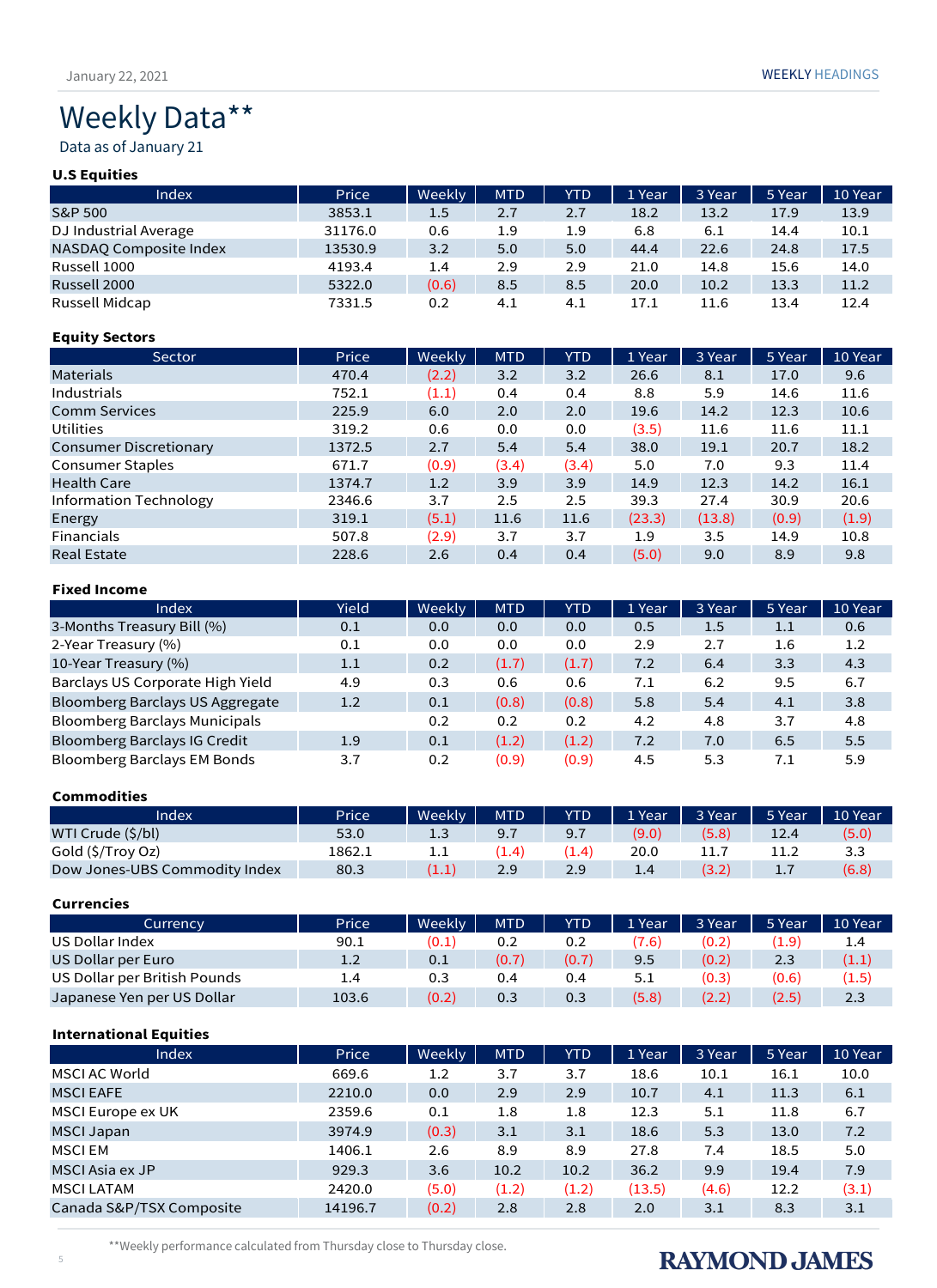#### **DISCLOSURES**

All expressions of opinion reflect the judgment of the author(s) and the Investment Strategy Committee, and are subject to change. This information should not be construed as a recommendation. The foregoing content is subject to change at any time without notice. Content provided herein is for informational purposes only. There is no guarantee that these statements, opinions or forecasts provided herein will prove to be correct. Past performance is not a guarantee of future results. Indices and peer groups are not available for direct investment. Any investor who attempts to mimic the performance of an index or peer group would incur fees and expenses that would reduce returns. No investment strategy can guarantee success. Economic and market conditions are subject to change. Investing involves risks including the possible loss of capital.

INTERNATIONAL INVESTING | International investing involves additional risks such as currency fluctuations, differing financial accounting standards, and possible political and economic instability. These risks are greater in emerging markets.

SECTORS | Sector investments are companies engaged in business related to a specific economic sector and are presented herein for illustrative purposes only and should not be considered as the sole basis for an investment decision. Sectors are subject to fierce competition and their products and services may be subject to rapid obsolescence. There are additional risks associated with investing in an individual sector, including limited diversification.

OIL | Investing in oil involves special risks, including the potential adverse effects of state and federal regulation and may not be suitable for all investors.

CURRENCIES | Currencies investing are generally considered speculative because of the significant potential for investment loss. Their markets are likely to be volatile and there may be sharp price fluctuations even during periods when prices overall are rising.

GOLD | Gold is subject to the special risks associated with investing in precious metals, including but not limited to: price may be subject to wide fluctuation; the market is relatively limited; the sources are concentrated in countries that have the potential for instability; and the market is unregulated.

FIXED INCOME | Fixed-income securities (or "bonds") are exposed to various risks including but not limited to credit (risk of default of principal and interest payments), market and liquidity, interest rate, reinvestment, legislative (changes to the tax code), and call risks. There is an inverse relationship between interest rate movements and fixed income prices. Generally, when interest rates rise, fixed income prices fall and when interest rates fall, fixed income prices generally rise. A credit rating of a security is not a recommendation to buy, sell or hold the security and may be subject to review, revision, suspension, reduction or withdrawal at any time by the assigning Rating Agency. Ratings and insurance do not remove market risk since they do not guarantee the market value of the bond.

US TREASURIES | US Treasury securities are guaranteed by the US government and, if held to maturity, generally offer a fixed rate of return and guaranteed principal value.

#### DESIGNATIONS

Certified Financial Planner Board of Standards Inc. owns the certification marks CFP® and CERTIFIED FINANCIAL PLANNER™ in the U.S.

Investments & Wealth InstituteTM (The Institute) is the owner of the certification marks "CIMA" and "Certified Investment Management Analyst." Use of CIMA and/or Certified Investment Management Analyst signifies that the user has successfully completed The Institute's initial and ongoing credentialing requirements for investment management professionals.

#### DATA SOURCE

FactSet, as of 1/22/2021

#### DOMESTIC EQUITY DEFINITION

LARGE GROWTH | **Russell 1000 Growth Total Return Index:** This index represents a segment of the Russell 1000 Index with a greater-than-average growth orientation. Companies in this index have higher price-to-book and price-earnings ratios, lower dividend yields and higher forecasted growth values. This index includes the effects of reinvested dividends.

MID GROWTH | **Russell Mid Cap Growth Total Return Index:** This index contains stocks from the Russell Midcap Index with a greater-than-average growth orientation. The stocks are also members of the Russell 1000 Growth Index. This index includes the effects of reinvested dividends.

LARGE BLEND | **Russell 1000 Total Return Index:** This index represents the 1000 largest companies in the Russell 3000 Index. This index is highly correlated with the S&P 500 Index. This index includes the effects of reinvested dividends.

SMALL GROWTH | **Russell 2000 Growth Total Return Index:** This index represents a segment of the Russell 2000 Index with a greater-than-average growth orientation. The combined market capitalization of the Russell 2000 Growth and Value Indices will add up to the total market cap of the Russell 2000. This index includes the effects of reinvested dividends.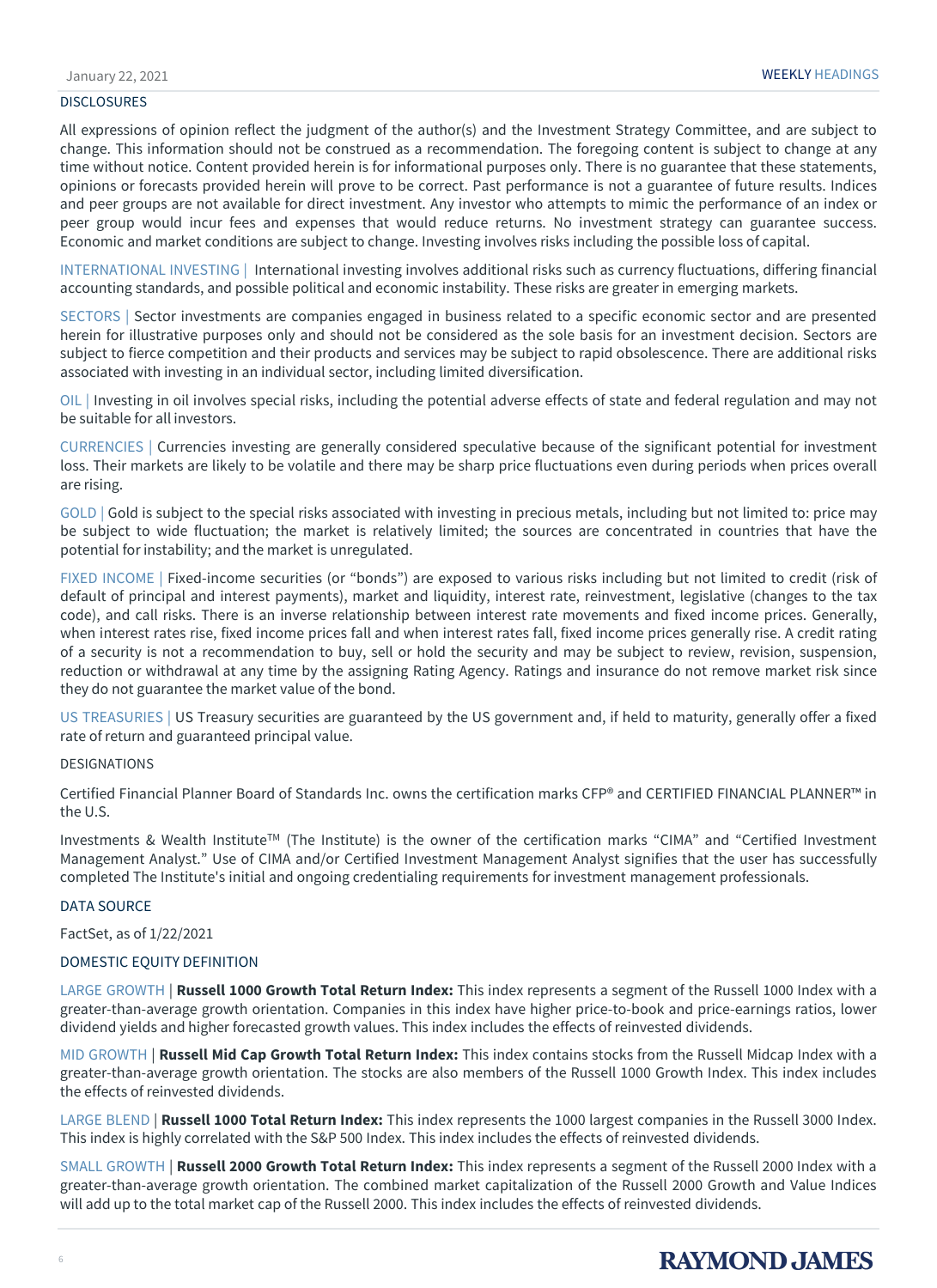MID BLEND | **Russell Mid Cap Total Return Index:** This index consists of the bottom 800 securities in the Russell 1000 Index as ranked by total market capitalization. This index includes the effects of reinvested dividends.

SMALL BLEND | **Russell 2000 Total Return Index:** This index covers 2000 of the smallest companies in the Russell 3000 Index, which ranks the 3000 largest US companies by market capitalization. The Russell 2000 represents approximately 10% of the Russell 3000 total market capitalization. This index includes the effects of reinvested dividends.

LARGE VALUE | **Russell 1000 Value Total Return Index:** This index represents a segment of the Russell 1000 Index with a lessthan-average growth orientation. Companies in this index have low price-to-book and price-earnings ratios, higher dividend yields and lower forecasted growth values. This index includes the effects of reinvested dividends.

MID VALUE | **Russell Mid Cap Value Total Return Index:** This index contains stocks from the Russell Midcap Index with a lessthan-average growth orientation. The stocks are also members of the Russell 1000 Value Index. This index includes the effects of reinvested dividends.

SMALL VALUE | **Russell 2000 Value Total Return Index:** This index represents a segment of the Russell 2000 Index with a lessthan-average growth orientation. The combined market capitalization of the Russell 2000 Growth and Value Indices will add up to the total market cap of the Russell 2000. This index includes the effects of reinvested dividends.

#### FIXED INCOME DEFINITION

AGGREGATE BOND | **Bloomberg Barclays US Agg Bond Total Return Index:** The index is a measure of the investment grade, fixed-rate, taxable bond market of roughly 6,000 SEC-registered securities with intermediate maturities averaging approximately 10 years. The index includes bonds from the Treasury, Government-Related, Corporate, MBS, ABS, and CMBS sectors.

HIGH YIELD | **Bloomberg Barclays US Corporate High Yield Total Return Index:** The index measures the USD-denominated, high yield, fixed-rate corporate bond market. Securities are classified as high yield if the middle rating of Moody's, Fitch and S&P is Ba1/BB+/BB+ or below.

CREDIT | **Bloomberg Barclays US Credit Total Return Index:** The index measures the investment grade, US dollardenominated, fixed-rate, taxable corporate and government related bond markets. It is composed of the US Corporate Index and a non-corporate component that includes foreign agencies, sovereigns, supranationals and local authorities.

MUNICIPAL | **Bloomberg Barclays Municipal Total Return Index:** The index is a measure of the long-term tax-exempt bond market with securities of investment grade (rated at least Baa by Moody's Investors Service and BBB by Standard and Poor's). This index has four main sectors: state and local general obligation bonds, revenue bonds, insured bonds, and prerefunded bonds.

DOW JONES INDUSTRIAL AVERAGE (DJIA) | The **Dow Jones Industrial Average (DJIA)** is an index that tracks 30 large, publiclyowned companies trading on the New York Stock Exchange (NYSE) and the NASDAQ.

NASDAQ COMPOSITE INDEX | The **Nasdaq Composite Index** is the market capitalization-weighted index of over 3,300 common equities listed on the Nasdaq stock exchange.

S&P 500 | The **S&P 500 Total Return Index:** The index is widely regarded as the best single gauge of large-cap U.S. equities. There is over USD 7.8 trillion benchmarked to the index, with index assets comprising approximately USD 2.2 trillion of this total. The index includes 500 leading companies and captures approximately 80% coverage of available market capitalization.

BLOOMBERG BARCLAYS CAPITAL AGGREGATE BOND TOTAL RETURN INDEX | This index represents securities that are SECregistered, taxable, and dollar denominated. The index covers the U.S. investment grade fixed rate bond market, with index components for government and corporate securities, mortgage pass-through securities, and asset-backed securities. The index is designed to minimize concentration in any one commodity or sector. It currently has 22 commodity futures in seven sectors. No one commodity can compose less than 2% or more than 15% of the index, and no sector can represent more than 33% of the index (as of the annual weightings of the components).

VIX | The CBOE Volatility Index, known by its ticker symbol VIX, is a popular measure of the stock market's expectation of volatility implied by S&P 500 index options.

MOVE | The MOVE Index is a well-recognized measure of U.S. interest rate volatility that tracks the movement in U.S. Treasury yield volatility implied by current prices of one-month over-the-counter options on 2-year, 5-year, 10-year and 30-year Treasuries.

#### INTERNATIONAL EQUITY DEFINITION

EMERGING MARKETS EASTERN EUROPE | **MSCI EM Eastern Europe Net Return Index:** The index captures large- and mid-cap representation across four Emerging Markets (EM) countries in Eastern Europe. With 50 constituents, the index covers approximately 85% of the free float-adjusted market capitalization in each country.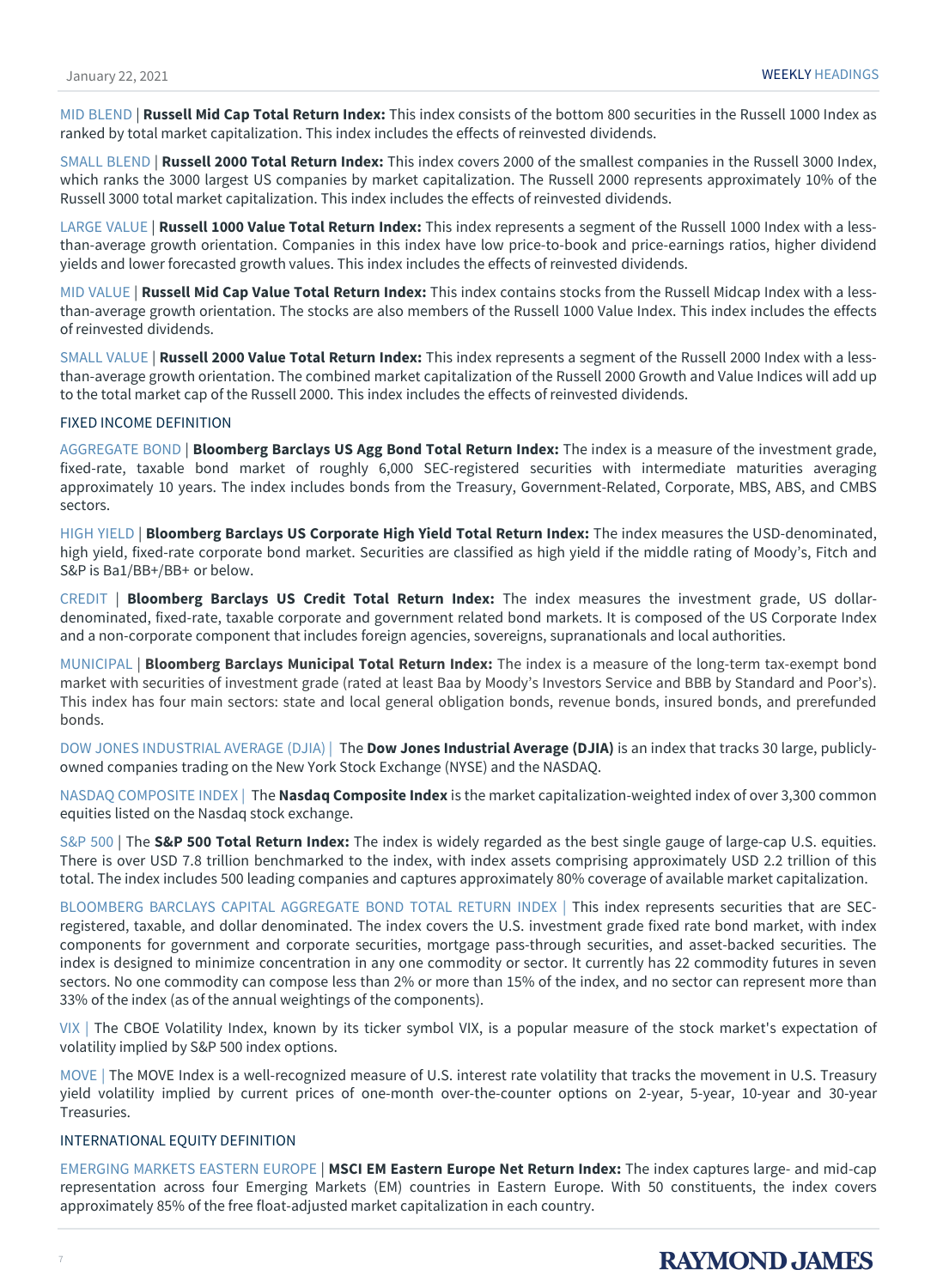EMERGING MARKETS ASIA | **MSCI EM Asia Net Return Index:** The index captures large- and mid-cap representation across eight Emerging Markets countries. With 554 constituents, the index covers approximately 85% of the free float-adjusted market capitalization in each country.

EMERGING MARKETS LATIN AMERICA | **MSCI EM Latin America Net Return Index:** The index captures large- and mid-cap representation across five Emerging Markets (EM) countries in Latin America. With 116 constituents, the index covers approximately 85% of the free float-adjusted market capitalization in each country.

EMERGING MARKETS | **MSCI Emerging Markets Net Return Index:** This index consists of 23 countries representing 10% of world market capitalization. The index is available for a number of regions, market segments/sizes and covers approximately 85% of the free float-adjusted market capitalization in each of the 23 countries.

PACIFIC EX-JAPAN | **MSCI Pacific Ex Japan Net Return Index:** The index captures large- and mid-cap representation across four of 5 Developed Markets (DM) countries in the Pacific region (excluding Japan). With 150 constituents, the index covers approximately 85% of the free float-adjusted market capitalization in each country.

JAPAN | **MSCI Japan Net Return Index:** The index is designed to measure the performance of the large and mid cap segments of the Japanese market. With 319 constituents, the index covers approximately 85% of the free float-adjusted market capitalization in Japan.

FOREIGN DEVELOPED MARKETS | **MSCI EAFE Net Return Index:** This index is designed to represent the performance of large and mid-cap securities across 21 developed markets, including countries in Europe, Australasia and the Far East, excluding the U.S. and Canada. The index is available for a number of regions, market segments/sizes and covers approximately 85% of the free float-adjusted market capitalization in each of the 21 countries.

EUROPE EX UK | **MSCI Europe Ex UK Net Return Index:** The index captures large and mid cap representation across 14 Developed Markets (DM) countries in Europe. With 337 constituents, the index covers approximately 85% of the free floatadjusted market capitalization across European Developed Markets excluding the UK.

MSCI EAFE | The **MSCI EAFE** (Europe, Australasia, and Far East) is a free float-adjusted market capitalization index that is designed to measure developed market equity performance, excluding the United States & Canada. The EAFE consists of the country indices of 22 developed nations.

#### INTERNATIONAL DISCLOSURES

FOR CLIENTS IN THE UNITED KINGDOM | For clients of Raymond James Financial International Limited (RJFI): This document and any investment to which this document relates is intended for the sole use of the persons to whom it is addressed, being persons who are Eligible Counterparties or Professional Clients as described in the FCA rules or persons described in Articles 19(5) (Investment professionals) or 49(2) (high net worth companies, unincorporated associations, etc.) of the Financial Services and Markets Act 2000 (Financial Promotion) Order 2005 (as amended)or any other person to whom this promotion may lawfully be directed. It is not intended to be distributed or passed on, directly or indirectly, to any other class of persons and may not be relied upon by such persons and is, therefore, not intended for private individuals or those who would be classified as Retail Clients.

FOR CLIENTS OF RAYMOND JAMES INVESTMENT SERVICES, LTD.: This document is for the use of professional investment advisers and managers and is not intended for use by clients.

FOR CLIENTS IN FRANCE | This document and any investment to which this document relates is intended for the sole use of the persons to whom it is addressed, being persons who are Eligible Counterparties or Professional Clients as described in "Code Monetaire et Financier" and Reglement General de l'Autorite des marches Financiers. It is not intended to be distributed or passed on, directly or indirectly, to any other class of persons and may not be relied upon by such persons and is, therefore, not intended for private individuals or those who would be classified as Retail Clients.

FOR CLIENTS OF RAYMOND JAMES EURO EQUITIES | Raymond James Euro Equities is authorised and regulated by the Autorite de Controle Prudentiel et de Resolution and the Autorite des Marches Financiers.

FOR INSTITUTIONAL CLIENTS IN THE EUROPEAN ECONOMIC AREA (EE) OUTSIDE OF THE UNITED KINGDOM | This document (and any attachments or exhibits hereto) is intended only for EEA institutional clients or others to whom it may lawfully be submitted.

FOR CANADIAN CLIENTS | This document is not prepared subject to Canadian disclosure requirements, unless a Canadian has contributed to the content of the document. In the case where there is Canadian contribution, the document meets all applicable IIROC disclosure requirements.